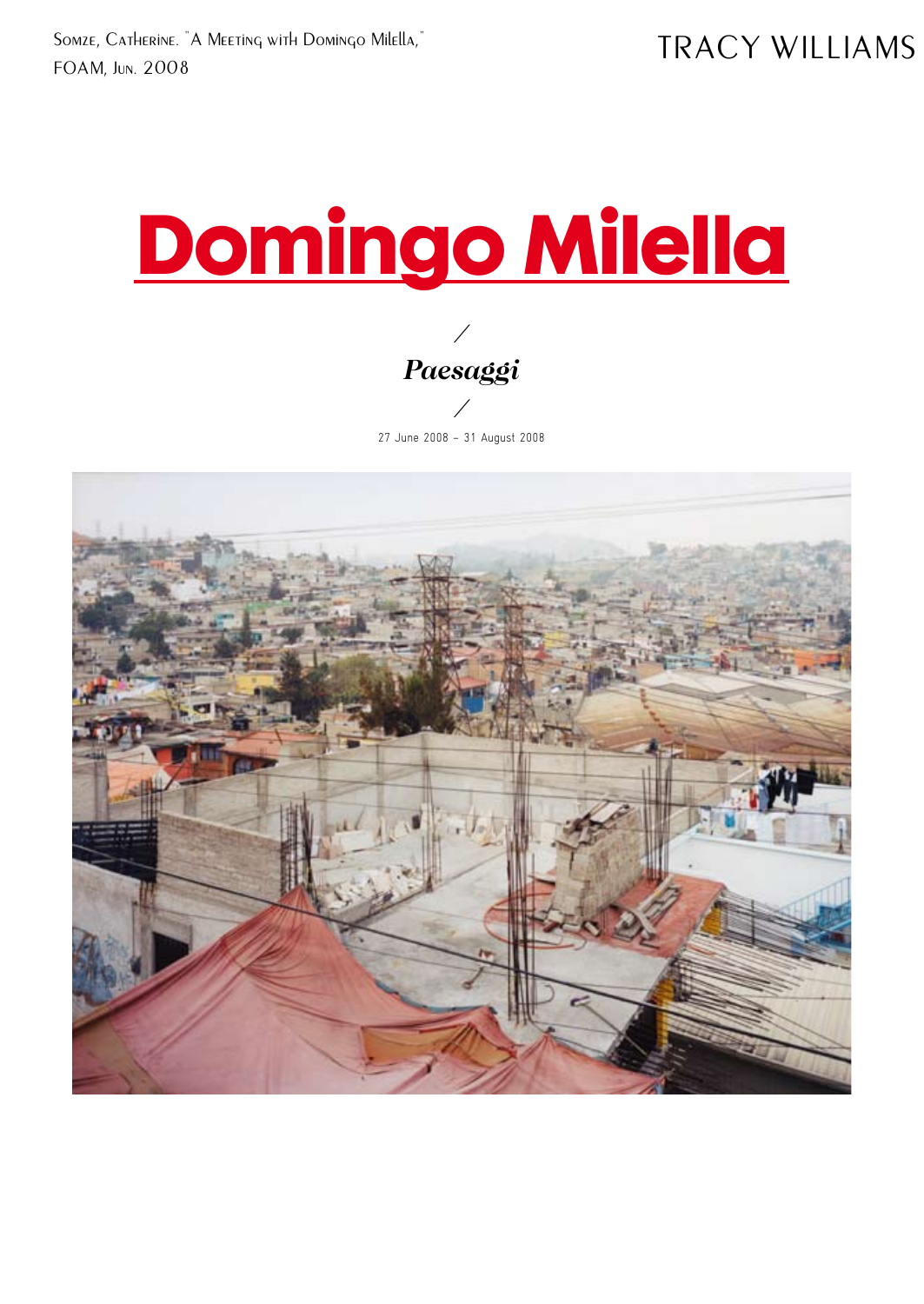## **A meeting with Domingo Milella**

Text:

Catherine Somzé (Brussels, 1977) is a freelance art historian and media critic based in Amsterdam. She contributes on a regular basis to a.o. Next Level, Tubelight and ZOO Magazine. She is the author of Who's Afraid of Leni Riefenstahl? (Veenman Publishers, 2008).

Images: Domingo Milella, courtesy Brancolini Grimaldi Arte Contemporanea, Rome

cover: Naucalpan, Mexico City, 2004

 Domingo Milella (Bari, Italy, 1981) was just eighteen years of age when, in the footsteps of his grandfather and other members of the family, he left his native city in Southern Italy to go to New York. There he had planned to study film-making, but enrolled instead in the Photography program of the School of Visual Arts, from which he graduated in 2005. Photography had al ways come naturally to him and yet, strangely enough, it soon became clear that New York was failing to inspire him as subject matter. It was an excellent environment for learning the basics of photography, under some of the most distinguished authorities in the field and with Stephen Shore as his mentor; but the American megapolis simply did not trigger his curiosity. Whenever he could, Milella would return across the Atlantic and photograph his homeland, as well as places on 'the border of things' as he still likes to name them. His favorite travel destinations became Albania, Turkey and Tunisia as well as Mexico and ultimately the South of Italy; locations where both historical and identity struggles revealed themselves to him with the unmistakable clarity of a panorama. Milella, who had experienced his own story of migration, felt at home in these remote areas. They reminded him of a familiar view he thought he had forgotten, the one he used to contemplate from his window in Bari as a child. Despite the bold coldness of a concrete building in the foreground, it is this same view, Bari (2004), that he appears to capture over and over during his trips to the outskirts of the First World. He had learned to speak the silent language of things through his detailed large-format photographs, a language that tells of the repressed history of places of conflict, and one that is resonant with his own sense of belonging.

#### **Catherine Somzé: Why did you choose to title your exhibition 'Paesaggi' instead of, for example, 'Landscapes'?**

Domingo Milella: For me, there is a crucial difference between the visions that these two words evoke; a way of looking at things that summarizes almost my entire photographic enterprise. In English, the word 'landscape' means the opening of the land. It is connected, in our imagination, to the American landscape because it sug gests this typical American idea of vastness. The Euro pean conception of landscape is, on the other hand, very different and translates much better into the vocabulary of Latin languages. The root of the word 'paesaggio', from the French 'paysan' or peasant and the Italian 'paese' or settlement-town, describes both the inhabitant of the land and the settlement itself. The word 'paesaggio' has not as much to do with nature as it has with the traces of human presence on nature. 'Paesaggio' which I have deliberately put into the plural form as 'paesaggi' em bodies the idea, as the definition reads, of 'an area, as perceived by people, whose character is the result of the action and interaction of natural and/or human factors; the particular physiognomy of the territory as determined by its physical, anthropological, biological and ethnic characteristics.' With this definition it becomes clear that 'paesaggio' is a construct of the observer's gaze and actions. It conveys the sense that things have to be discerned through the way we look at them and interact with them.

#### **C. S.: But how do your photographs reveal these concrete and symbolic projections? How does a landscape reveal its own history?**

D. M: For me, landscapes are like symptoms that are easier to recognize from a certain distance.

#### **C. S.: …a distance that you create by taking your photographs from a high standpoint. How do you capture such exceptional views?**

D. M.: I stand on hillsides, bridges, balconies…I don't create any special structure. I use found places, often from a high perspective, where things reveal more of their hidden order. However, I also sometimes like to focus on specific elements of these views. To come back to the idea of landscape as symptom, take, for instance, a commodity that has come to overwhelm the world: the car. Sales talk always praises their unique qualities. The message is that you need to choose very carefully because the car has to match your so-called identity. But you only need to step a few hundred meters away to realize that they all look the same; their uniformity becomes blatant. In order to look at those urban land scapes, settlements and places on the edge of the city



Cuautepec, Discarica, Mexico City, 2004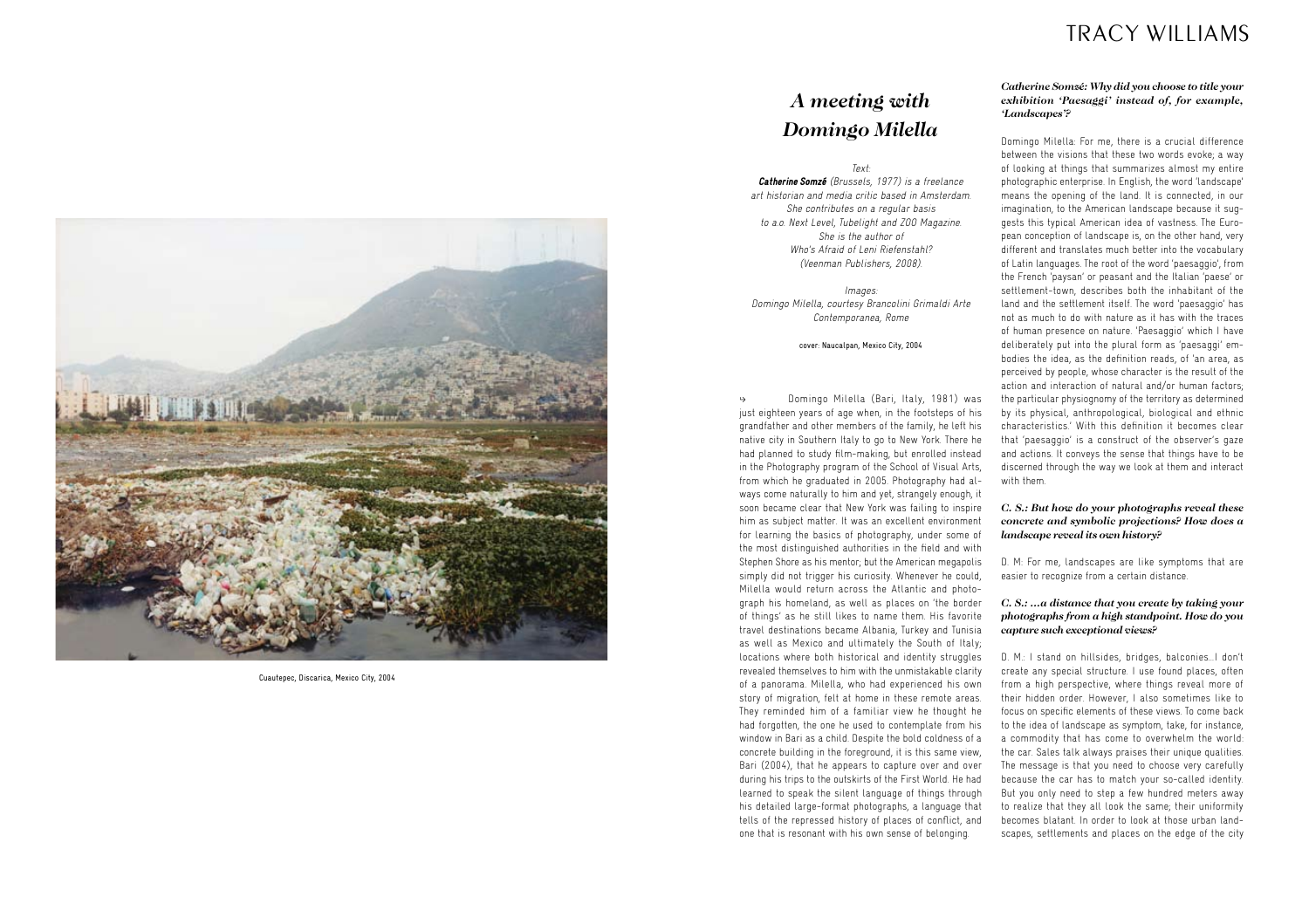

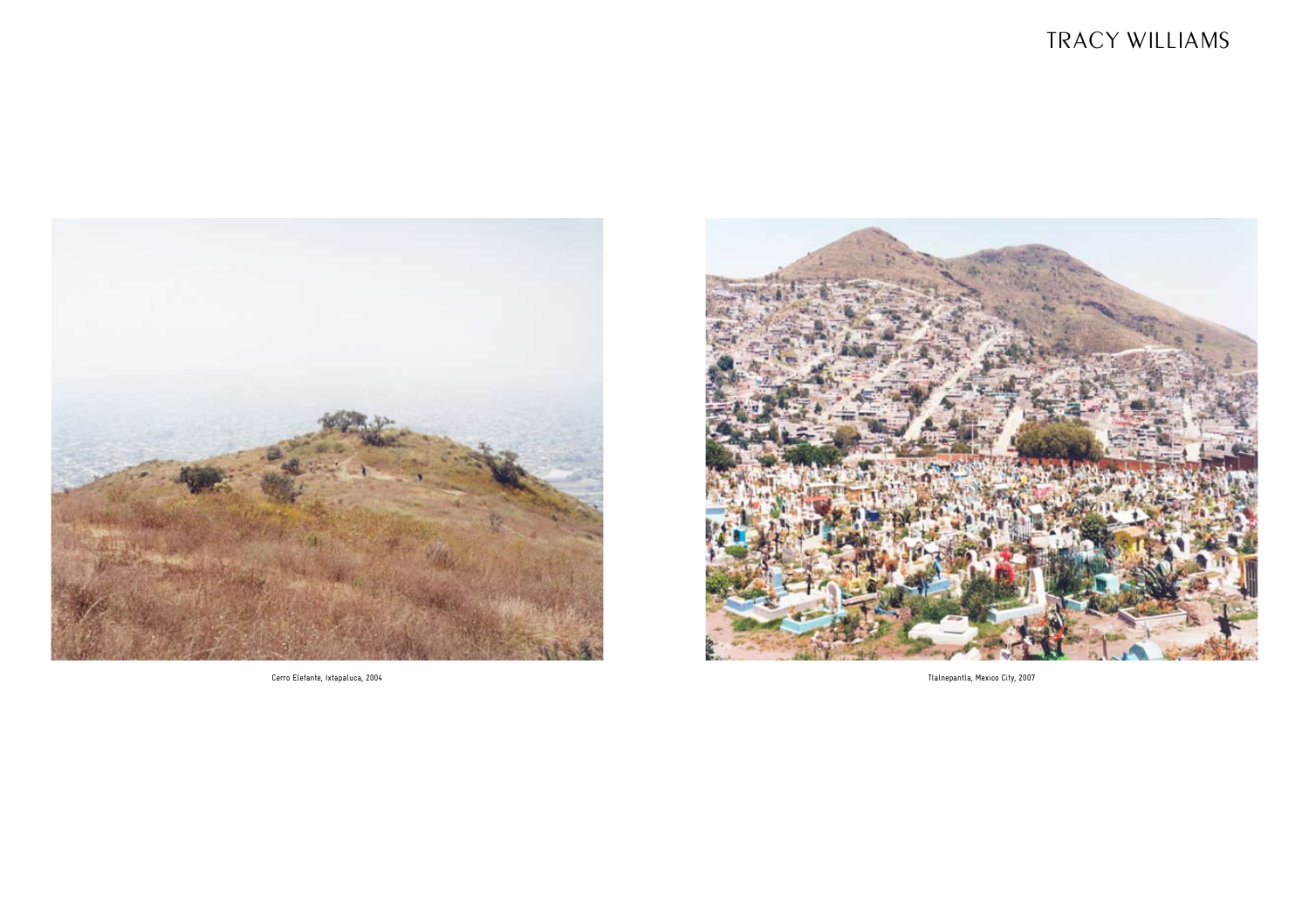## TRACY WILLIAMS

that I like so much, I take just enough distance to be able to consider the view as a whole. It's almost a need for clarity and a need to see the relationship between the constitutive elements that can then be singled out by the sharpness of images shot with an 8 x 10 inches view camera. Most of the time, the green or organic elements intertwine with built elements, the man-made compo nent. A city that is viewed from above at night looks quite different, more like organic matter; a series of cells or the fibers of a plant.

#### **C. S.: The industrial landscape seems to have come to replace nature by its capacity to provide sublime experiences…**

D. M.: I don't believe in any form of mysticism. I am very pragmatic. Yet, this idea of New Sublime makes me think about one of the Mayan visions of future times. Somewhere they wrote that between 1992 and 2012 Man would have faced the Age of Mirrors; that man would have seen his own manifestation for the first time and would have suffered from the experience.

**C. S.: That may be true, but your photographs do look attractive. It seems as if your camera has the ability to transform chaos into beautiful abstract compositions. Even the most repellent subjects, such as the garbage in your work Cuautepec, Dis carica, Mexico City (2004) exude a certain aura of greatness…** 

D. M.: All my pictures stem from a particular fascination. Even though I don't really know whether it is a question of content or form, there is a synergy. There is a mes sage about humanity and need that comes to me from all those visual elements. Cuautapec is a picture of the edge of the built-up area of Mexico City, where the city is in chaos and where there are hundreds of thousands of people trying to survive. Nowadays, not even poverty and need are humble anymore. They have become urban ized, gigantic. In a way, the periphery of Mexico was a discovery for me. The passage from rural to urban life that captivated my imagination in the South of Italy, is even more physical in Mexico. Besides, it is compounded by a history of ethnic segregation. Most of the popu lation of these marginalized areas is of ethnic origin. And it is there that their historical struggle continues to manifest itself in many different ways. The grace which they exhibit with their choice of colors and life-style has something to do with the legacy of a history of permanent segregation. In Mexico City, you have to leave the centre to get closer to nature and, perhaps most im portantly, to the roots. The Cuautapec picture establishes a mirror effect between the garbage and the growth of the periphery. Both elements have the same modularity and color. The vegetation growing through the pieces of

garbage echoes the contrasting play between houses and mountains. But this should not be understood in purely formalistic terms. It is as if the human roots of this place were still literally struggling and engaging in dialogue by means of these visible plays of colors and shapes.

#### **C. S.: So, ultimately, your photographs speak about the relationship between places and the collective memory of a traumatic history…**

D. M.: Yes and I think this is very important for young people at this moment because it has become very difficult to grasp what it means to belong to a place. The individual has become so important that it seems to have become problematic to gain any notion of real collective identity. But in the end, most of my pictures are questions. They are not meant to give answers. They are tools of research and for enrichment. And, in order to produce them, I search for those places where I can identify the human struggle more clearly; where identity and its contradictions are physically manifested.

#### **C. S.: This becomes more tangible in border areas, where different states and cultures cannot avoid a mutual dialogue, of one form or another…**

D. M.: An extreme example of this is Tlatelolco, the Square of the Three Cultures in Mexico City. Here, three cultural borders meet in one place. The Aztec/native, Spanish/ colonial and State/modern cultures are represented here almost as if they were staged so as to reveal a history of violence. The Aztec pyramids have been mutilated and buried, and are now dominated by gigantic skyscrapers. For me, cultural behavior, identity and struggles reveal their paradigmatic expression in objects, public places and architecture. The collective experience of many people becomes assimilated into the physical presence of things and it survives within the unconscious of places like this. +



Ankara, 2007